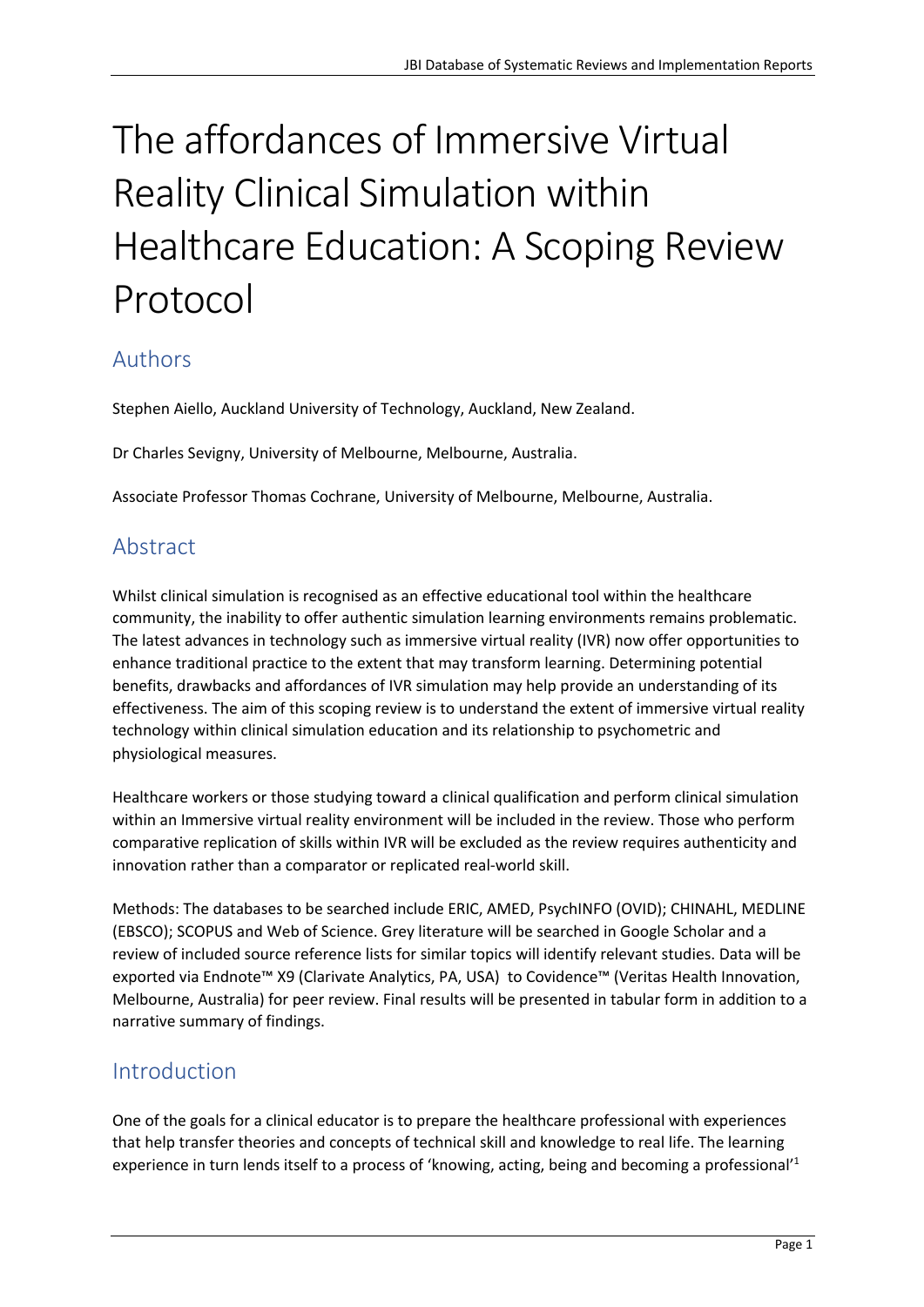and provides a foundation toward knowledge and expertise when managing a patient. This however often requires a variety of experiential learning encounters where specific skills, capabilities and practice is encountered. Within the context of emergency care, these encounters can occur both within the real world and the simulation environment.

Whilst complexity and variety are encountered with a real patient, clinical simulation has several advantages<sup>2</sup>. Clinical simulation is able to replicate symptoms that resemble a particular condition within a safe confide. This then creates a practice environment with no risk to a patient<sup>3</sup> and the ability to develop communication, procedural and problem-solving skills<sup>4</sup> with the support of an expert facilitator<sup>5</sup>. Whilst simulation has value, authenticity when compared to a real patient can often be difficult to achieve<sup>2</sup>.

Clinical simulation fidelity has many forms. Simulation can range from low fidelity mannikin based simulation to those that include immersive virtual reality<sup>6</sup>. Whilst each has its own competency, they are often used as an educational scaffold (from low to high) to influence and develop practice. However, the clinical simulation environment is often non-authentic and sterile with minimal realworld environmental distractions or influence. This in itself does not authentically replicate the complexity and chaos of a real-world critical emergency care environment. With this, it is possible to enhance the clinical simulation and its environment to provide a level of authenticity with the use of immersive virtual reality (IVR)<sup>7</sup>.

Immersive Virtual Reality (IVR) provides an authentic learner experience that facilitates engagement with simulated high-risk environments within healthcare. This can be in the form of a virtual patient<sup>8</sup> or environment<sup>6</sup>. IVR, therefore, offers a unique opportunity to experience and explore a range of simulated environments, phenomena and objects regardless of physical location<sup>9</sup>. Whilst research has investigated clinical simulation in conjunction with a variety of virtual reality tools<sup>7</sup>, reports on the potential stressors and immersion affordances of IVR simulation seem somewhat amiss.

Learning is often aligned with learner emotional stress as they move beyond the bounds of their prior knowledge to new and unknown environments<sup>10</sup>. Physiological stress indicators can be measured via quantitative biometric data such as heart rate, galvanic skin resistance (sweat), and blood pressure<sup>7</sup>. Measuring learner stress indicators can be aligned to significant qualitative learning events or critical learning incidents, and thus biometric data can be used to triangulate subjective learner feedback (psychometric measures) on the impact of a learning intervention or simulation<sup>7</sup>.

Authentic IVR learning practices facilitate learning through the development and initiation of student-centred authentic tasks<sup>11</sup>. This involves critical inquiry, problem-solving and meaningful realworld outcomes that lead to the construction of knowledge. Within an authentic context, clinical simulation should offer a similar experience to those undertaken by real-world clinicians with educators able to craft the experience to resonate with the "situated (lived) experience" <sup>12</sup>. However, whilst exposing a student to a clinical environment, there should also be protection from the dangers and nonessential influences of the real-world<sup>6</sup>.

While there have been many research studies that focus on the stressors of clinical simulation (7,13,14) none focus on the impact of IVR when used within clinical simulation. With this, it is unknown if research exists that investigates IVR enhanced clinical simulation learning environments that more authentically model the stress and complexity of real-world critical care scenarios.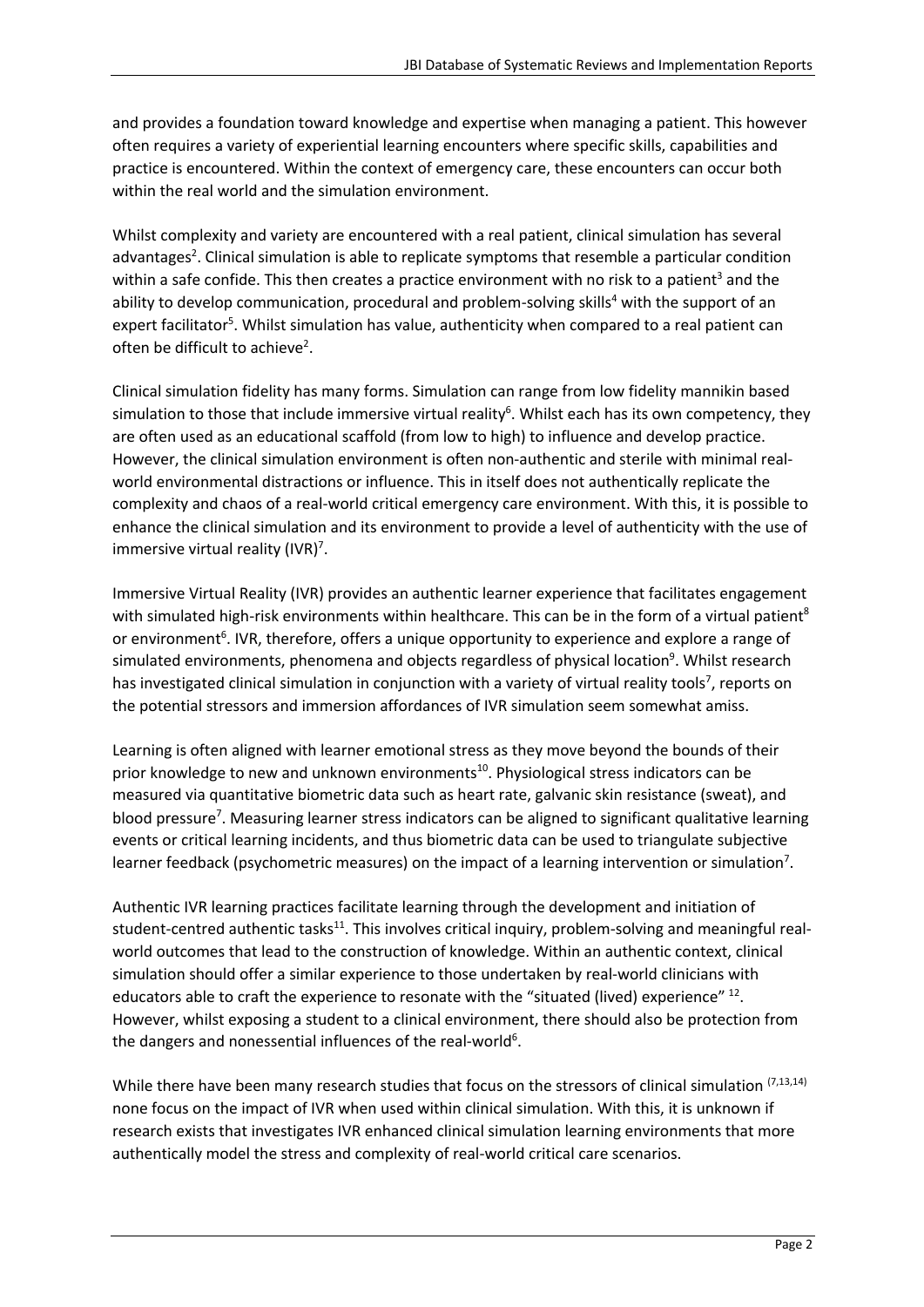What is already known about this topic?

• Clinical simulation is an effective and widespread training methodology in health education disciplines<sup>6</sup>.

• Immersive Virtual Reality enables the design of authentic learning experiences<sup>6</sup>.

• Virtual Reality has predominantly been used for clinical procedure training in health education, with limited evidence of engagement with the development of student experience or stress<sup>6</sup>.

The aim of this scoping review is to understand the extent of immersive virtual reality technology within clinical simulation education and its relationship to psychometric and physiological stress measures. To achieve this aim a scoping review will help with the following:

- 1. Within the PCC (Population, Concept, Context) study criteria a review will investigate both published and grey literature to identify the affordances of Immersive Virtual Reality Clinical Simulation within Healthcare Education;
- 2. Map key characteristics related to the concepts of inclusion (Emergency care, IVR, Clinical simulation, Stress and Education) to gain insight into the range and extent of research in this area;
- 3. Provide a narrative of the key characteristic's related to the concept; and
- 4. Identify questions or knowledge gaps for future research.

A preliminary search of MEDLINE, the Cochrane Database of Systematic Reviews and JBI Evidence Synthesis was conducted and no current or underway systematic reviews or scoping reviews on the topic were identified.

# Review question

The following research questions were formulated within a 'Population, Concept, Context (PCC)' framework.

• Question: In what ways can immersive virtual reality (Concept) enhance the authenticity of traditional clinical simulation (Context) healthcare training (Population)?

• Sub-Question 1: What is the correlation between immersive virtual reality enhanced clinical simulation healthcare training and participant stress response?

• Sub-Question 2: In what ways does increasing clinical simulation training authenticity impact healthcare learning?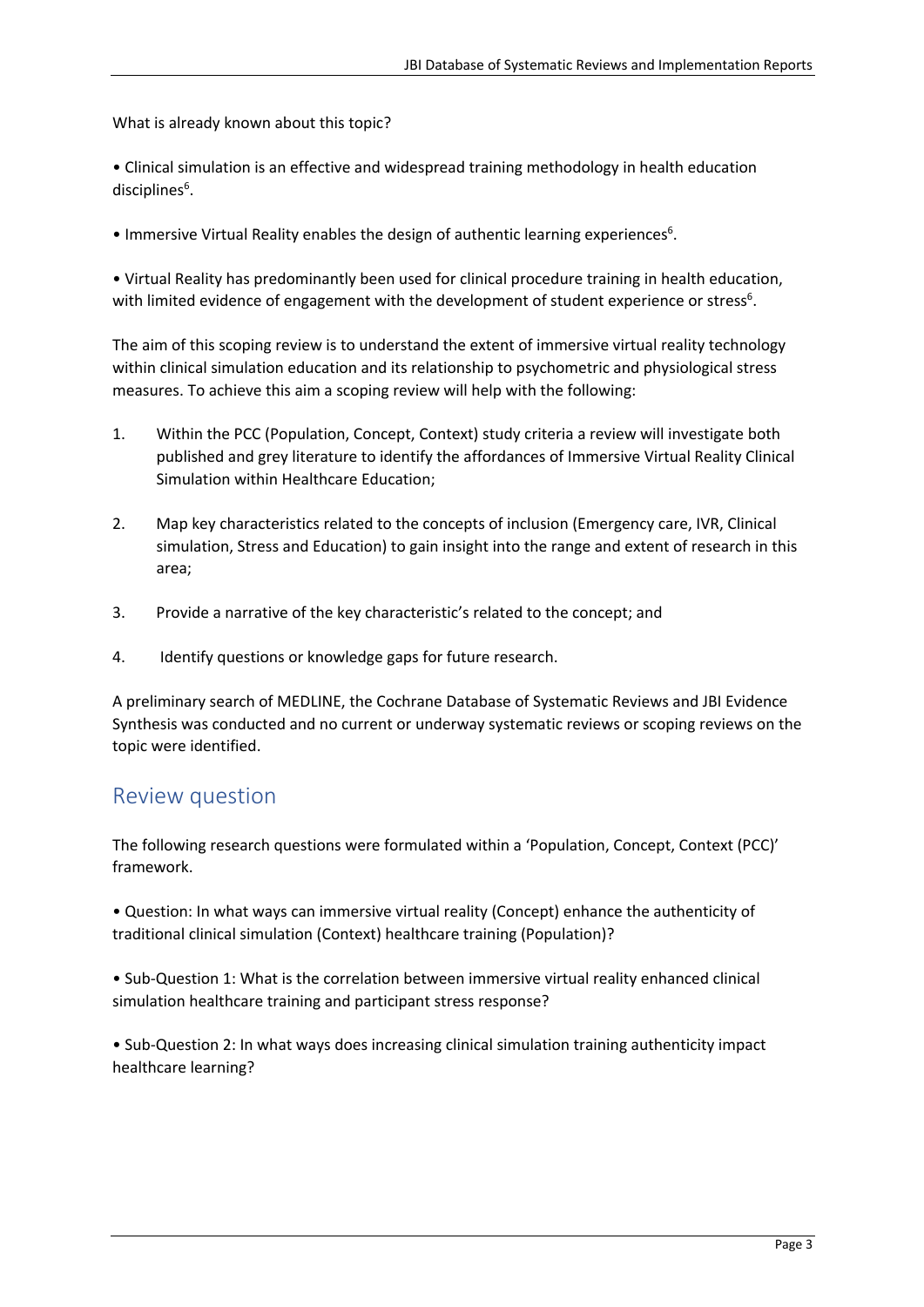# Keywords

Healthcare; Immersive Reality; Clinical simulation; Stress; Education design.

# Inclusion criteria

#### Participants

Participants include qualified clinical personnel or students studying toward a healthcare/clinical qualification. Those whose roles do not include clinical simulation or assessment will be excluded.

#### Concept

In line with the broad inclusion criteria for a scoping review, alternate technology-based simulationbased training concepts illustrating a realistic clinical environment will be investigated. Those who perform comparative replication of skills within IVR will be excluded as the review requires authenticity and innovation of environment rather than a comparator or replicated real-world skill.

#### Context

Finally, those with educational assessment or exposure to clinical simulation and/or Immersive Virtual Reality contexts are included. This further includes psychometric and physiological measures. There are no cultural, geographical or gender-based exclusion interests in this setting.

#### Types of sources

This scoping review will consider both experimental and quasi-experimental study designs including randomized controlled trials, non-randomized controlled trials, before and after studies and interrupted time-series studies. In addition, analytical observational studies including prospective and retrospective cohort studies, case-control studies and analytical cross-sectional studies will be considered for inclusion. This review will also consider descriptive observational study designs including case series, individual case reports and descriptive cross-sectional studies for inclusion.

Qualitative studies will also be considered that focus on qualitative data including, but not limited to, designs such as phenomenology, grounded theory, ethnography, qualitative description, action research and feminist research.

In addition, systematic reviews that meet the inclusion criteria will also be considered, depending on the research question. Text and opinion papers will not be considered for inclusion in this scoping review.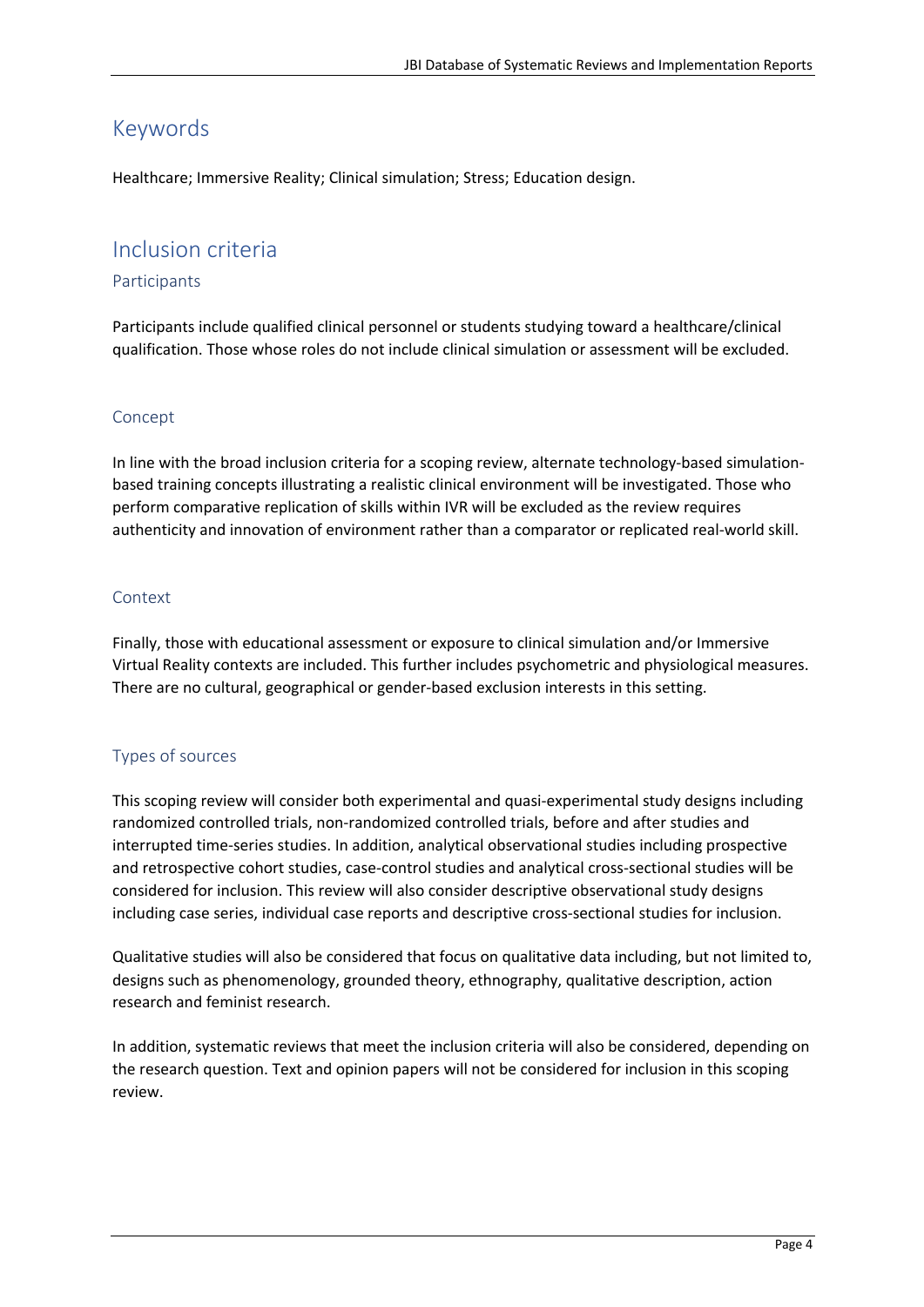# Methods

The proposed scoping review will be conducted in accordance with the JBI methodology for scoping reviews<sup>15</sup>. The review title has been registered with Open Science Framework (OSF)<sup>16</sup>.

#### Search strategy

The search strategy will aim to locate both published and unpublished studies. A three-step search strategy will be utilized in this review. First, an initial limited search of AMED (OVID) and Web of Science will be undertaken to identify articles on the topic. The text words contained in the titles and abstracts of relevant articles, and the index terms will be used to describe the articles. This will then be used to develop a full search strategy for AMED (OVID) and Web of Science (see Appendix 1). The search strategy, including all identified keywords and index terms, will be adapted for each included database and/or information source. The reference list of all included sources of evidence will be screened for additional studies.

For pragmatic reasons studies published in full text English language, with human participants from the earliest available date will be included. The databases to be searched include ERIC, AMED, PsychINFO (OVID); CHINAHL, MEDLINE (EBSCO); SCOPUS and Web of Science. Sources such as books, thesis, conference and symposium proceedings, unpublished studies will be searched in addition to grey literature including Google Scholar and a review of reference lists within the included articles.

#### Study/Source of evidence selection

Following the search, all identified citations will be collated and uploaded into Endnote™ X9 (Clarivate Analytics, PA, USA) with duplicates removed. Following a pilot test, titles and abstracts will then be screened by two or more independent reviewers for assessment against the inclusion criteria for the review. Potentially relevant sources will be retrieved in full and their citation details imported into the Covidence™ (Veritas Health Innovation, Melbourne, Australia). The full text of selected citations will be assessed in detail against the inclusion criteria by two or more independent reviewers (SA and TC). Reasons for exclusion of sources of evidence at full text that do not meet the inclusion criteria will be recorded and reported in the scoping review. Any disagreements that arise between the reviewers at each stage of the selection process will be resolved through discussion, or with an additional reviewer (CS). The results of the search and the study inclusion process will be reported in full in the final scoping review and presented in a Preferred Reporting Items for Systematic Reviews and Meta-analyses extension for scoping review (PRISMA-ScR) flow diagram<sup>17</sup>.

#### Data extraction

Data will be extracted from papers included in the scoping review by two or more independent reviewers using a data extraction tool developed by the reviewers (SA and TC). The data extraction instrument was adapted from the JBI SUMARI tool to answers the review questions. The data extracted will include specific details about the participants, concept, context, study methods and key findings relevant to the review questions.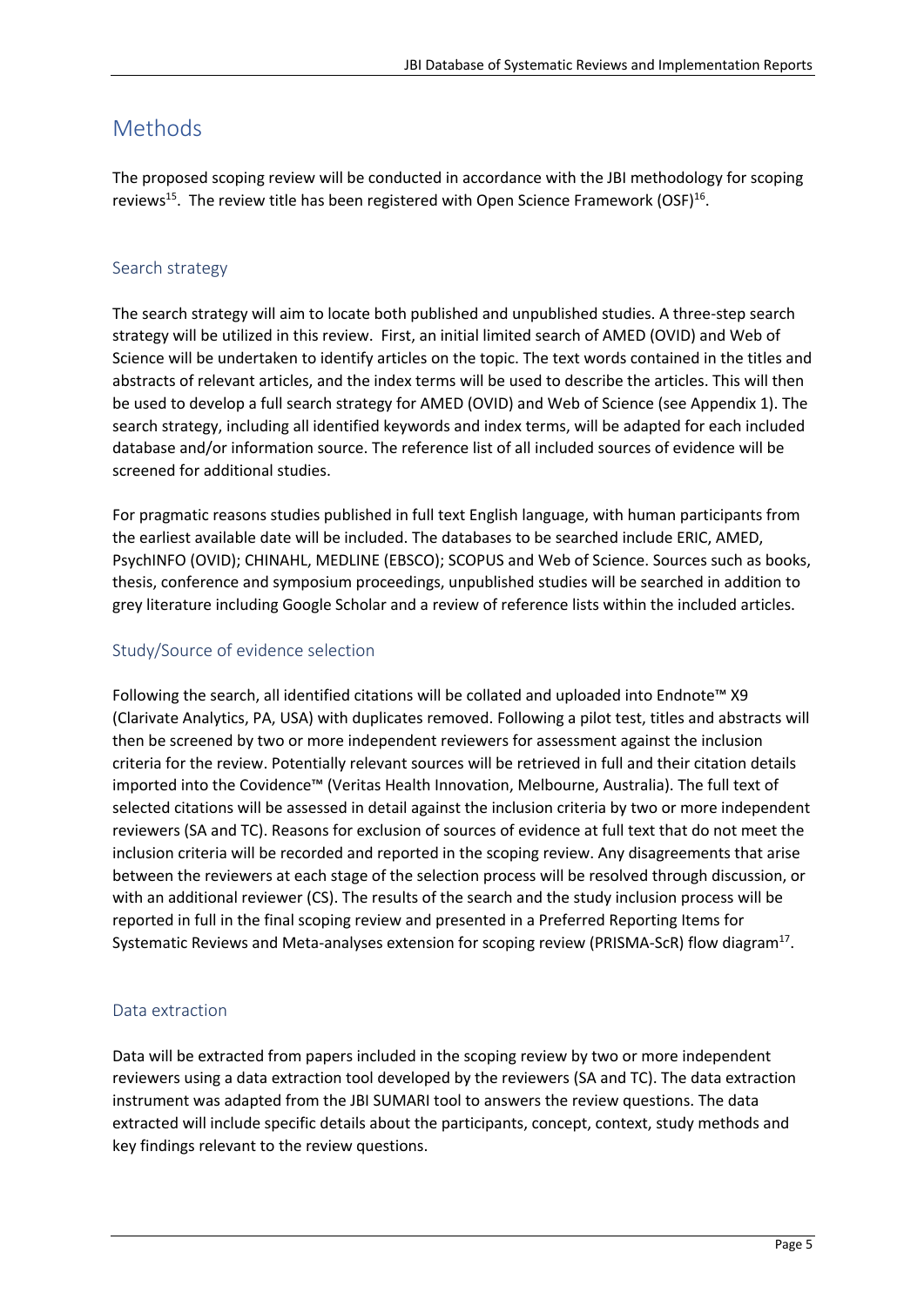A standardised data extraction form will be developed in line with the JBI data extraction tool (see Appendix 2). This form will be published as an appendix in the final review output. The data extraction tool will be modified and revised as necessary during the process of extracting data from each included evidence source. Modifications will be detailed in the scoping review. Any disagreements that arise between the reviewers will be resolved through discussion, or with an additional reviewer. If appropriate, authors of papers will be contacted to request missing or additional data, where required.

#### Data analysis and presentation

The assessment findings of the final review will be presented in a tabular form with a narrative summary. The mapping of the results will be reported by providing a visual representation of the data to support breadth, extent and range of activity related to the research questions. All research methods findings will be reported in narrative synthesis that align with the review objective and questions.

# Acknowledgements

I would like to thank Dr. Kevin Govender from the Paramedicine department at Auckland University of Technology who provided guidance for this protocol.

# Funding

No funding will be received.

## **Declarations**

Nil

## Author contributions

SA established the need for a scoping review and drafted the initial protocol. TC and CS reviewed, revised and helped produce the final protocol manuscript.

# Conflicts of interest

Nil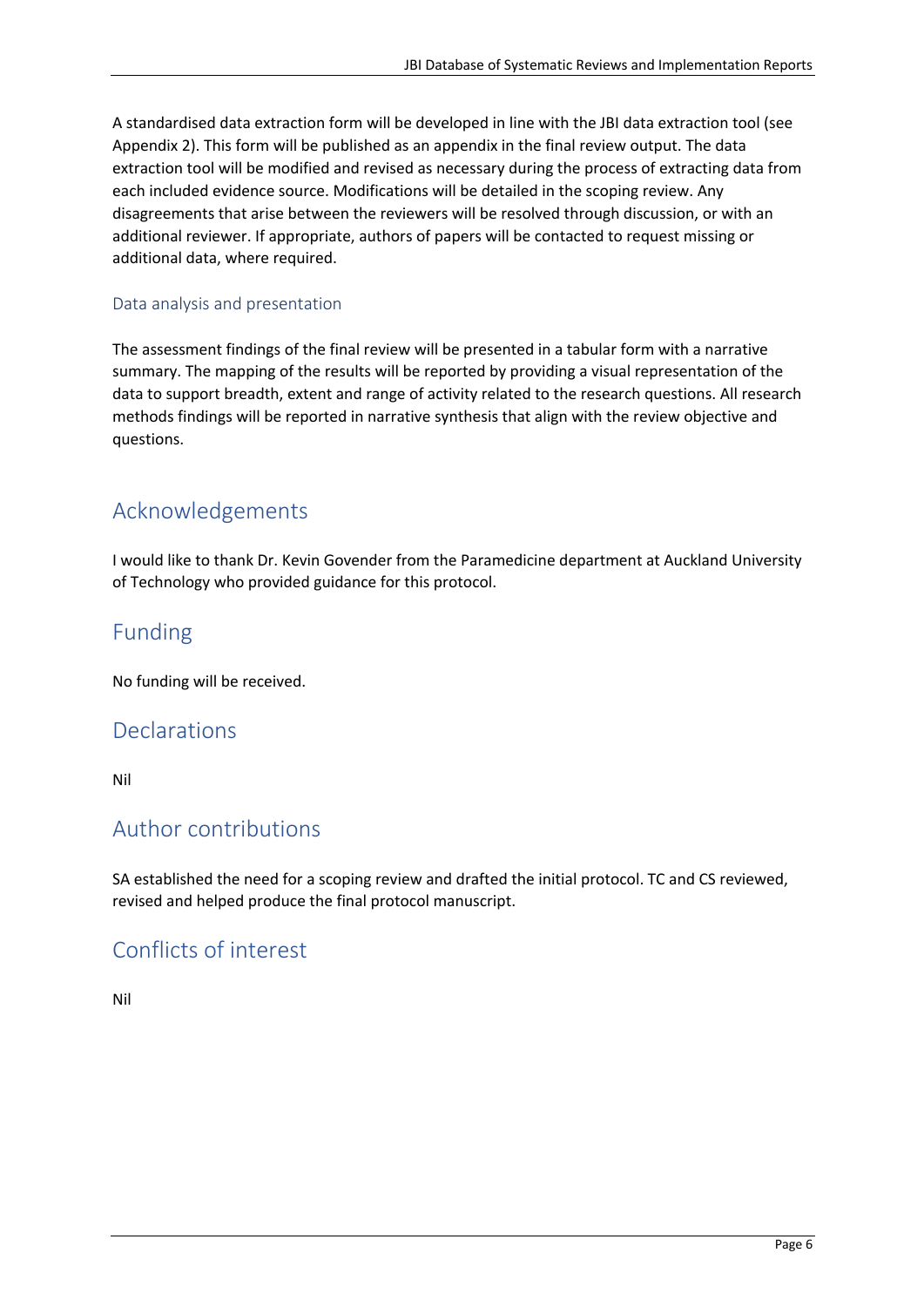# References

- 1. Benner, P., Benner, P. E., Tanner, C. A., & Chesla, C. A. (2009). *Expertise in nursing practice: Caring, clinical judgment, and ethics*. Springer Publishing Company.
- 2. Harder, N. (2018). The value of simulation in health care: the obvious, the tangential, and the obscure. *Clinical Simulation in Nursing*, *15*, 73-74.
- 3. Cant, R. P., & Cooper, S. J. (2017). Use of simulation-based learning in undergraduate nurse education: An umbrella systematic review. *Nurse education today*, *49*, 63-71.
- 4. Rooney, D., Hopwood, N., Boud, D., & Kelly, M. (2015). The role of simulation in pedagogies of higher education for the health professions: Through a practice-based lens. *Vocations and Learning*, *8*(3), 269-285.
- 5. Larue, C., Pepin, J., & Allard, É. (2015). Simulation in preparation or substitution for clinical placement: A systematic review of the literature. *Journal of Nursing education and practice*, *5*(9), 132-140
- 6. Cochrane, T., Aiello, S., Cook, S., Aguayo, C., & Wilkinson, N. (2020). Mesh360: A framework for designing MMR enhanced clinical simulations. *Research in Learning Technology, 27*.
- 7. Aguayo, C., Dañobeitia, C., Cochrane, T., Aiello, S., Cook, S., & Cuevas, A. (2018). Embodied reports in paramedicine mixed reality learning. *Research in Learning Technology, 26*. doi: https://doi.org/10.25304/rlt.v26.2150
- 8. Chang, T. P., Beshay, Y., Hollinger, T., & Sherman, J. M. (2019). Comparisons of Stress Physiology of Providers in Real-Life Resuscitations and Virtual Reality– Simulated Resuscitations. *Simulation in Healthcare*, *14*(2), 104-112.
- 9. Foronda, C., Gattamorta, K., Snowden, K., & Bauman, E. B. (2014). Use of virtual clinical simulation to improve communication skills of baccalaureate nursing students: A pilot study. *Nurse education today*, *34*(6), e53-e57.
- 10. Hase, S., & Kenyon, C. (2007). Heutagogy: A child of complexity theory. *Complicity: an International Journal of Complexity and Education, 4*(1), 111-118. doi: https://doi.org/10.29173/cmplct8766
- 11. Cochrane, T., Aiello, S., Wilkinson, N., & Aguayo, C. (2019, 2-5 December). *Developing a mobile immersive reality framework for enhanced simulation training: Mesh360.* Paper presented at the ASCILITE 2019: 36th International Conference on Innovation, Practice and Research in the Use of Educational Technologies in Tertiary Education, Singapore University of Social Sciences (SUSS), Singapore.
- 12. Stein, S. J., Isaacs, G., & Andrews, T. (2004). Incorporating authentic learning experiences within a university course. *Studies in Higher Education, 29*(2), 239-258.
- 13. LeBlanc, V. R., MacDonald, R. D., McArthur, B., King, K., & Lepine, T. (2005). Paramedic performance in calculating drug dosages following stressful scenarios in a human patient simulator. *Prehospital Emergency Care*, *9*(4), 439-444.
- 14. Lesā, R., Daniel, B., & Harland, T. (2021). Learning With Simulation: The Experience of Nursing Students. *Clinical Simulation in Nursing*, *56*, 57-65.
- 15. Peters MDJ, Godfrey C, McInerney P, Munn Z, Tricco AC, Khalil, H. Chapter 11: Scoping Reviews (2020 version). In: Aromataris E, Munn Z (Editors). *JBI Manual for Evidence Synthesis*, JBI, 2020. Available from https://synthesismanual.jbi.global. https://doi.org/10.46658/JBIMES-20-12
- 16. Aiello, S. (2021, September 20). The affordances of Immersive Virtual Reality Clinical Simulation within Healthcare Education: A Scoping Review. https://doi.org/10.17605/OSF.IO/ZP7EC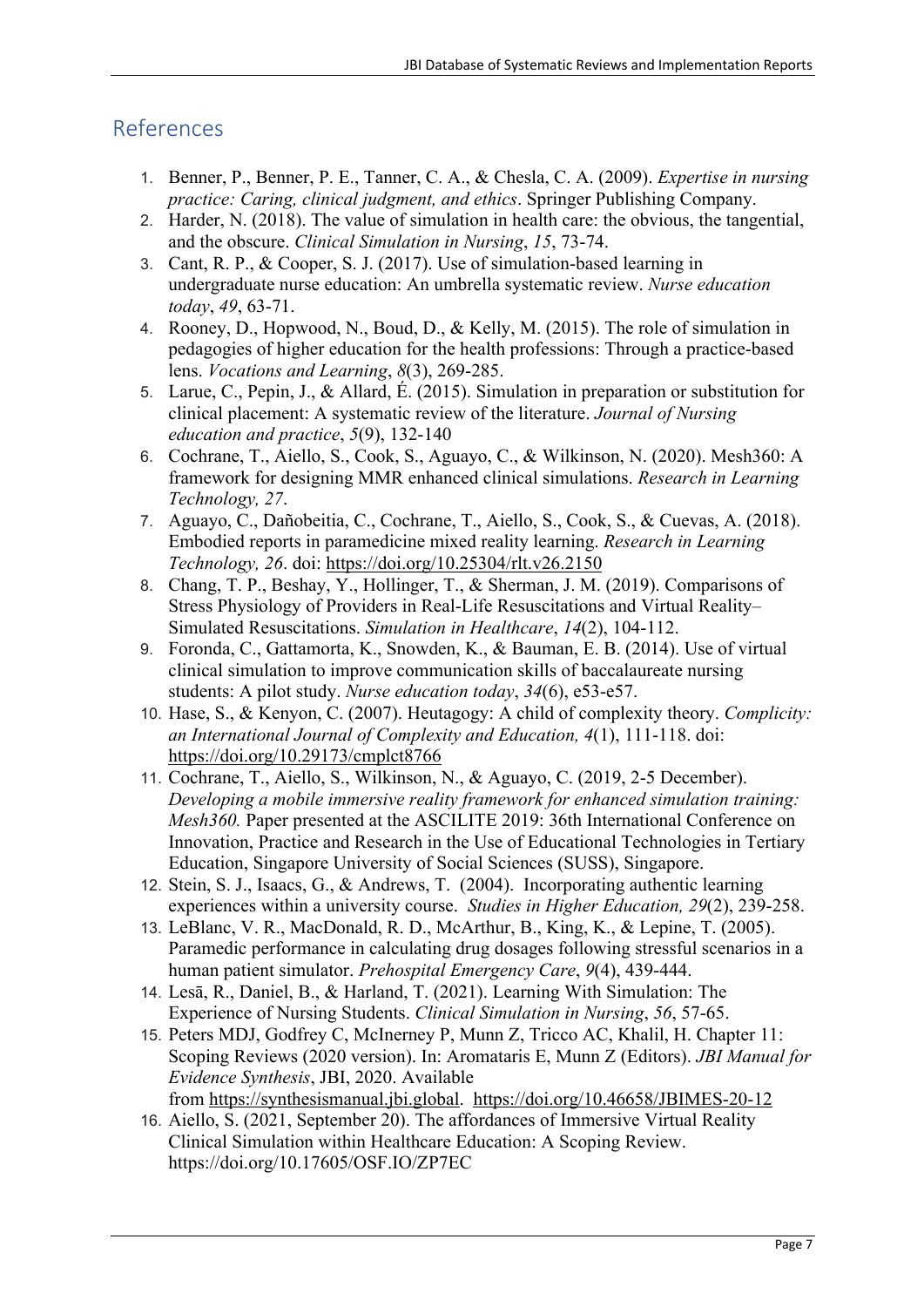17. Tricco A, Lillie E, Zarin W, O'Brien K, Colquhoun H, Levac D, et al. PRISMA extension for scoping reviews (PRISMA-ScR): checklist and explanation. The PRISMA-ScR statement. Ann Intern Med. 2018;169(7):467– 73. https://doi.org/10.7326/m18-0850.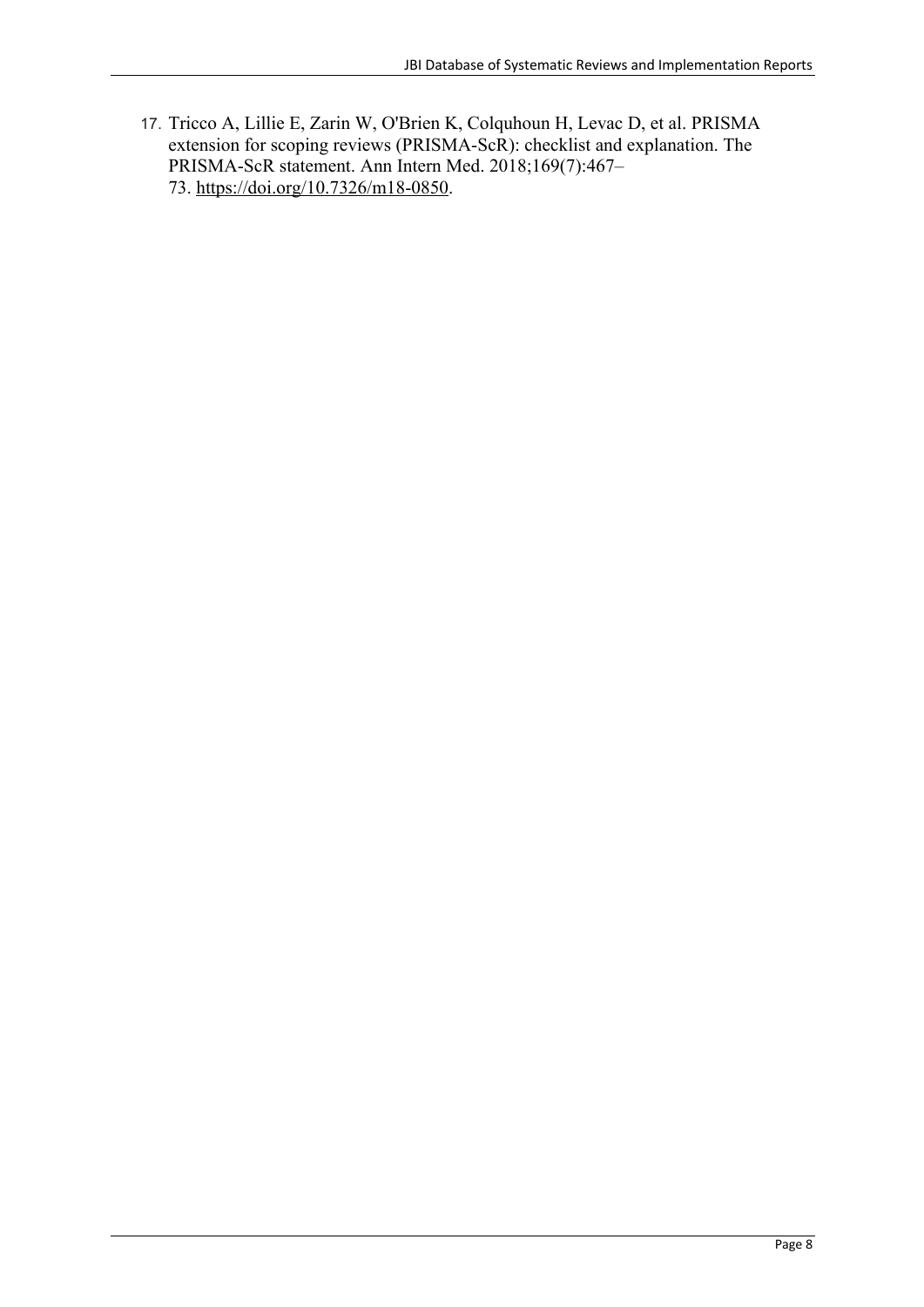# Appendices

Appendix I: Search strategy

## **AMED (via OVID)**

- 1. 1 *AND* 2
- 2. 3 *AND* 4
- 3. 1 *AND* 5
- 4. 3 *AND* 5
- 5. 1 *AND* 2 *AND* 3 *AND* 4
- 6. 1 *AND* 2 *AND* 3 *AND* 4 *AND* 5
- 7. 1 *AND* 2 *AND* 3 *AND* 4 *AND* 5 AND English AND Human

#### **Search terms**

| Search #          | Query                                                                                                                                                                                                                                                                                                                                     |
|-------------------|-------------------------------------------------------------------------------------------------------------------------------------------------------------------------------------------------------------------------------------------------------------------------------------------------------------------------------------------|
| 1 Healthcare      | paramedic OR Emergency paramedic OR Paramedic person OR Emergency<br>medical technician OR EMT OR Ambulance person OR paramedic student<br>OR Medical student OR medical OR clinical OR paramedic OR ambulance OR<br>EMS OR Emergency medical service OR emergency medical OR first<br>responder                                          |
| 2 Virtual Reality | virtual reality exposure therapy OR exposure therapy OR virtual reality<br>education OR Augmented reality OR VR OR AR OR Virtual world OR Virtual<br>environment OR Mixed reality OR Immersive environment OR Virtual space<br>OR virtual reality OR MMR OR XR OR immersive cave OR virtual OR<br>immersive learning OR cave OR immersive |
| 3 Clinical        | Simulation OR Patient Simulation OR Simulation training OR High fidelity                                                                                                                                                                                                                                                                  |
| Simulation        | simulation training OR High fidelity simulation OR clinical simulation OR high<br>fidelity clinical simulation OR high fidelity OR high-fidelity OR manikin OR<br>Laerdal OR mannequin                                                                                                                                                    |
| 4 Stress          | Stress OR Anxiety OR biological stress OR Cognitive reserve OR Mental                                                                                                                                                                                                                                                                     |
|                   | process OR brain reserve OR Cognitive Behavioral Therapy OR Cognitive                                                                                                                                                                                                                                                                     |
|                   | Behavioural Therapy OR Performance Anxiety OR Test Anxiety Scale OR                                                                                                                                                                                                                                                                       |
|                   | Manifest Anxiety Scale OR Test Anxiety OR cognitive OR emotion OR<br>biometric                                                                                                                                                                                                                                                            |
| 5 Education       | DBR OR EDR OR design based research OR design-based-research OR<br>educational design research OR educational-design-research OR pedagogy<br>OR andragogy OR heutagogy OR self-determined learning OR self-regulated<br>learning OR self determined learning OR self regulated learning OR clinical<br>education OR medical education     |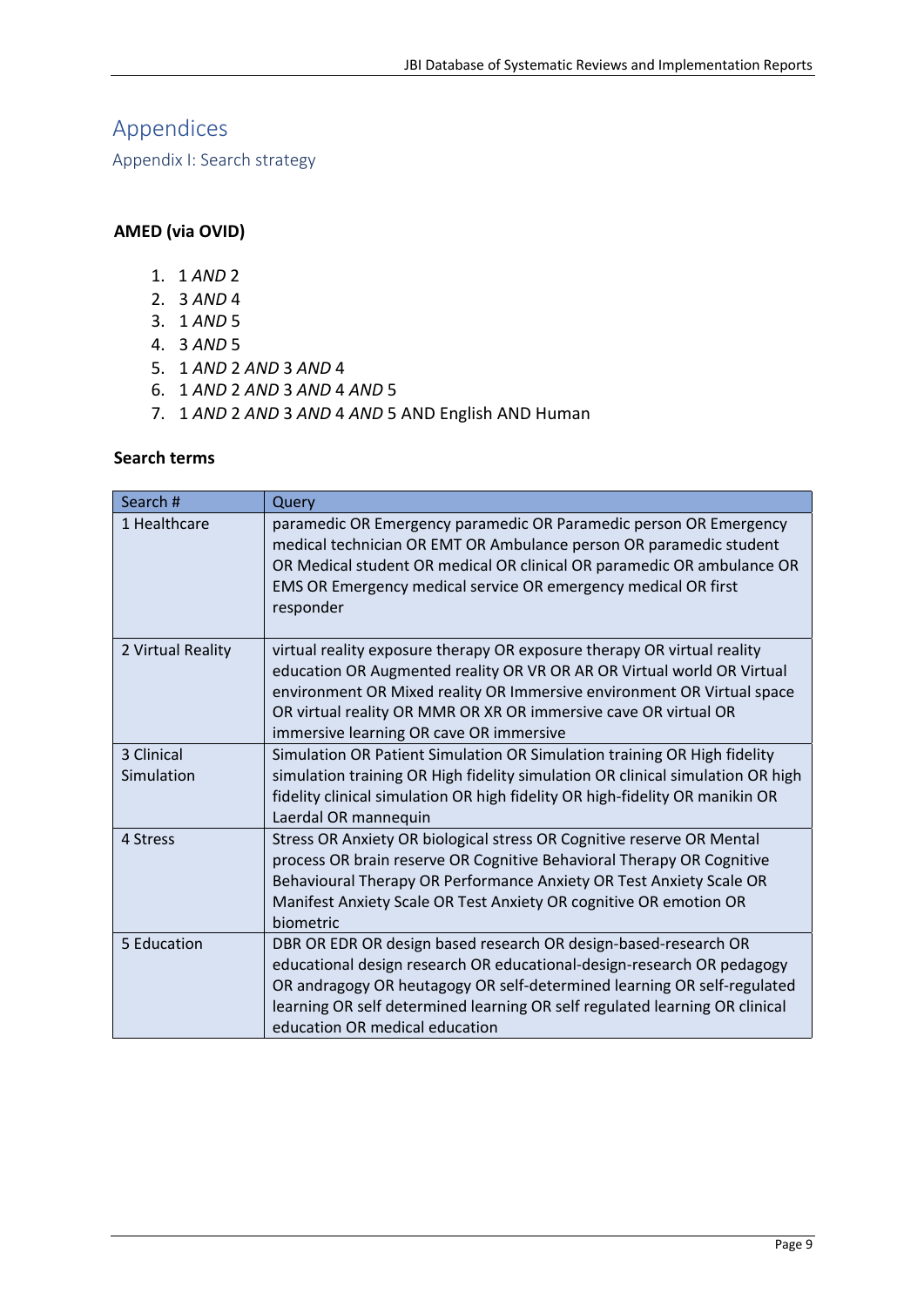#### **Web of Science**

- 1. 1 *AND* 2
- 2. 3 *AND* 4
- 3. 1 *AND* 5
- 4. 3 *AND* 5
- 5. 1 *AND* 2 *AND* 3 *AND* 4
- 6. 1 *AND* 2 *AND* 3 *AND* 4 *AND* 5
- 7. 1 *AND* 2 *AND* 3 *AND* 4 *AND* 5 AND English AND Human

| Search #          | Query                                                                                                                                                                                                                                                                                                                                     |
|-------------------|-------------------------------------------------------------------------------------------------------------------------------------------------------------------------------------------------------------------------------------------------------------------------------------------------------------------------------------------|
| 1 Healthcare      | paramedic OR Emergency paramedic OR Paramedic person OR Emergency<br>medical technician OR EMT OR Ambulance person OR paramedic student<br>OR Medical student OR medical OR clinical OR paramedic OR ambulance OR<br>EMS OR Emergency medical service OR emergency medical OR first<br>responder                                          |
| 2 Virtual Reality | virtual reality exposure therapy OR exposure therapy OR virtual reality<br>education OR Augmented reality OR VR OR AR OR Virtual world OR Virtual<br>environment OR Mixed reality OR Immersive environment OR Virtual space<br>OR virtual reality OR MMR OR XR OR immersive cave OR virtual OR<br>immersive learning OR cave OR immersive |
| 3 Clinical        | Simulation OR Patient Simulation OR Simulation training OR High fidelity                                                                                                                                                                                                                                                                  |
| Simulation        | simulation training OR High fidelity simulation OR clinical simulation OR high                                                                                                                                                                                                                                                            |
|                   | fidelity clinical simulation OR high fidelity OR high-fidelity OR manikin OR<br>Laerdal OR mannequin                                                                                                                                                                                                                                      |
| 4 Stress          | Stress OR Anxiety OR biological stress OR Cognitive reserve OR Mental                                                                                                                                                                                                                                                                     |
|                   | process OR brain reserve OR Cognitive Behavioral Therapy OR Cognitive                                                                                                                                                                                                                                                                     |
|                   | Behavioural Therapy OR Performance Anxiety OR Test Anxiety Scale OR                                                                                                                                                                                                                                                                       |
|                   | Manifest Anxiety Scale OR Test Anxiety OR cognitive OR emotion OR<br>biometric                                                                                                                                                                                                                                                            |
| 5 Education       | DBR OR EDR OR design based research OR design-based-research OR                                                                                                                                                                                                                                                                           |
|                   | educational design research OR educational-design-research OR pedagogy                                                                                                                                                                                                                                                                    |
|                   | OR andragogy OR heutagogy OR self-determined learning OR self-regulated                                                                                                                                                                                                                                                                   |
|                   | learning OR self determined learning OR self regulated learning OR clinical                                                                                                                                                                                                                                                               |
|                   | education OR medical education                                                                                                                                                                                                                                                                                                            |